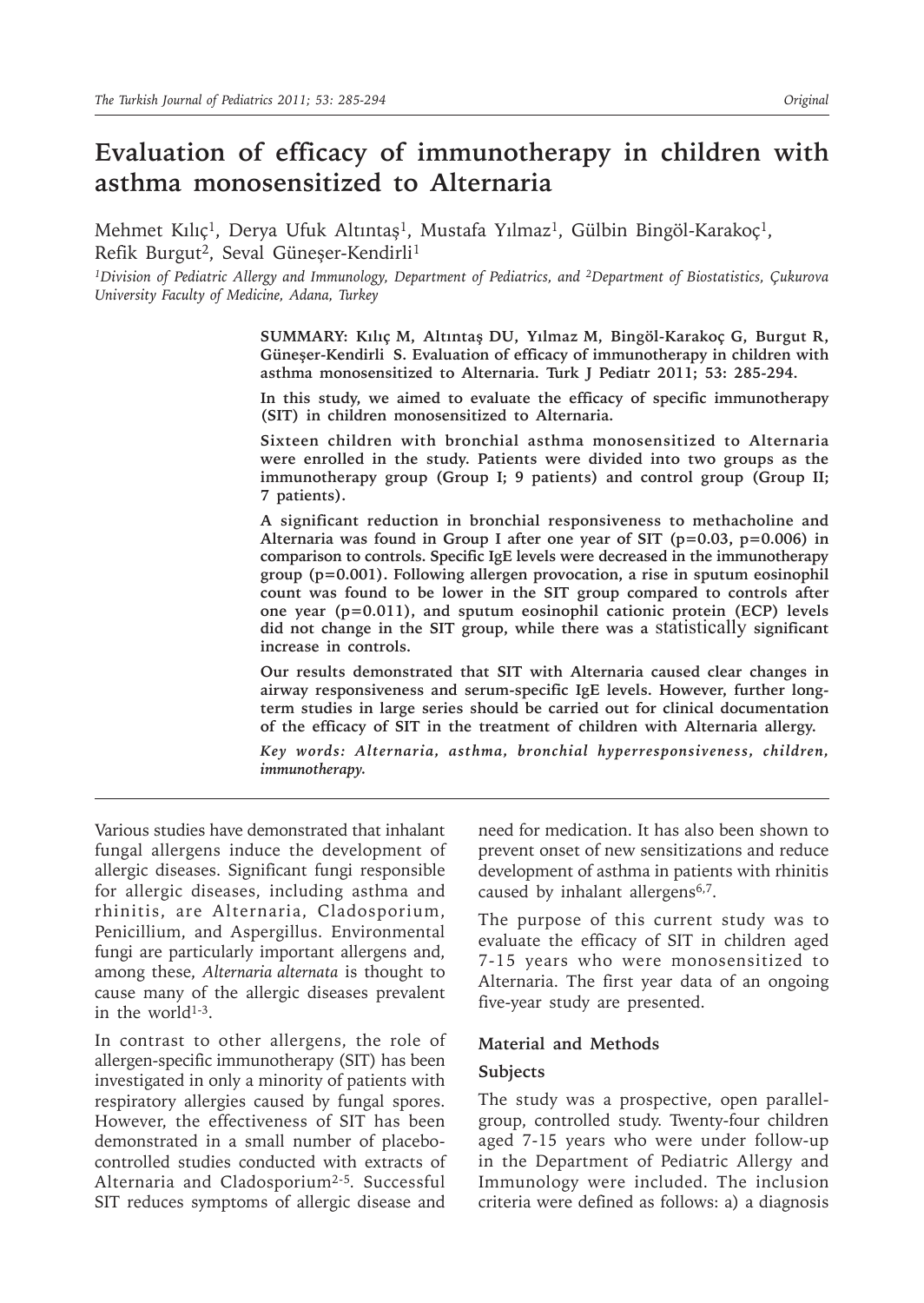

**Fig. 1.** Design of the study.

**BP0:** The results before the start of allergen bronchial provocation test at the beginning of the study. **AP0:** The results 17 h after the start of allergen bronchial provocation test at the beginning of the study. **BP1:** The results before the start of allergen bronchial provocation test after 12 months of the study. **AP1:** The results 17 h after the start of allergen bronchial provocation test after 12 months of the study.

of mild to moderate persistent asthma, b) allergy only to Alternaria, c) no previous history of immunotherapy, and d) full control cannot be achieved despite receiving medical therapy and optimal allergen avoidance. This study was planned for five years, and in this report, the results of the first year (November 2006 – October 2007) are given. Asthma was diagnosed according to the Global Initiative for 18 Asthma (GINA) guidelines<sup>8</sup>. The patients were randomly divided into two groups. Group I included 12 patients who were started on SIT, and Group II included 12 patients without SIT. Eight patients were excluded during the first year of the study period following withdrawal of parental consent (3 patients in Group I, 5 patients in Group II). A routine skin prick test was performed in all patients using kits containing common inhalant allergens (*Dermatophagoides pteronyssinus*, *D. farinae*, grass mix, tree mix, mold mix, Alternaria species, Cladosporium species, eucalyptus, olive, and cat-dog dander) (ALK-Abelló, Madrid, Spain), and an induration with a diameter of  $\geq$ 3 mm was accepted as a positive reaction. The mean age was  $10.2 \pm 2.2$  years (7.5-13 years) in Group I and  $10.1 \pm 2.1$  (8-14) years in Group

II. Groups were comparable for age and gender (p>0.05). The patients in Group I received subcutaneous standardized Alternaria extract (ALK®, 402, Denmark). All patients continued their concomitant medical therapies during the study period. Informed consent was obtained from parents. The study protocol was approved by the local ethics committee. In addition, written informed consent was obtained from each patient's family.

Daily peak expiratory flow (PEF) variability, monthly asthma symptom scores (ASS) and asthma medication scores (AMS), and pulmonary function tests (PFTs) were evaluated in all patients. Asthma quality of life questionnaire (AQLQ) scores, visual analog score (VAS), laboratory parameters (total IgE, Alternaria-specific IgE level), skin prick test, and methacholine and Alternaria-specific bronchial provocation tests were evaluated at the beginning and one year after SIT. In addition, blood and induced sputum eosinophil count and eosinophil cationic protein (ECP) levels were studied (Fig. 1).

#### *Symptom and Medication Scores*

Patients were taught, on their first day of treatment, how to mark their symptoms onto a standardized chart and to indicate which medication they had to take to counteract those symptoms. These charts reported the respiratory symptoms, as well as the possible necessary medications, for each day. The final AMS and ASS were calculated as the mean of the daily scores<sup>2,9</sup>.

## *AQLQ and VAS*

The AQLQ was performed at the beginning and the end of the study, according to previous reports by Juniper et al.<sup>10,11</sup>. The severity of asthma symptoms were evaluated using a 100-mm VAS.

#### *Challenge Tests*

A methacholine challenge was performed to quantify non-specific bronchial hyperreactivity (BHR) before and after the study period. The challenge was carried out according to American Thoracic Society (ATS) guidelines<sup>12</sup> using a five-breath dosimeter (Koko Dosimeter, Ferraris Respiratory, Louisville, KY, USA) with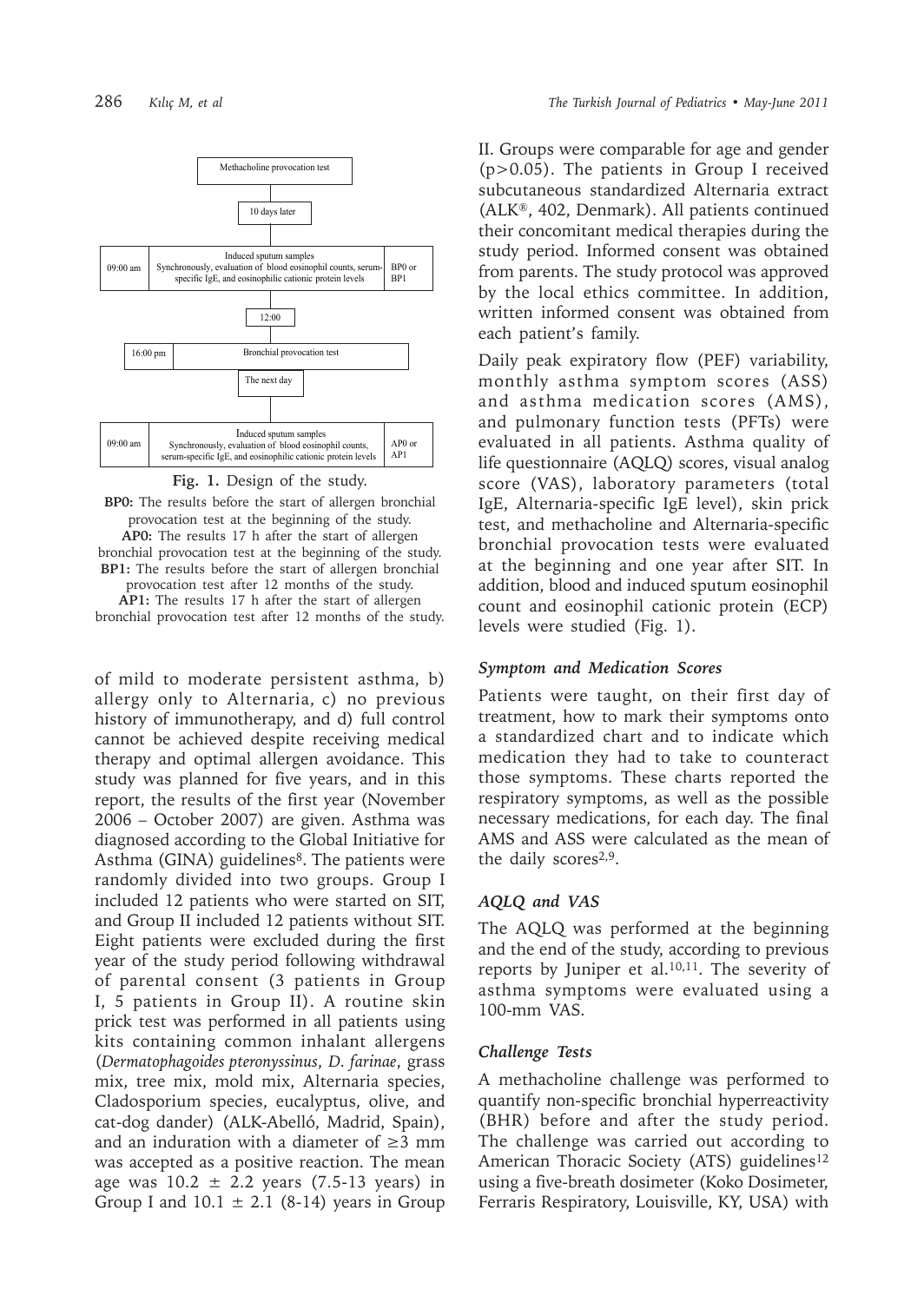purified methacholine. Following a control inhalation of the diluent, each patient took 5 slow inhalations from functional residual capacity to total lung capacity from the starting concentration of 0.25 mg/ml. If the reduction in forced expiratory volume in 1 second (FEV1) was <20% from baseline, inhalations of increasing concentrations of methacholine, at 0.25 mg/ml, 1 mg/ml, 2 mg/ml, 4 mg/ml, 8 mg/ml, and 16 mg/ml, were administered. Testing was continued until a 20% drop in FEV1 was obtained or the highest concentration was given.

Bronchial allergen provocation tests were performed 10 days after methacholine challenge using a dosimeter with controlled tidal breathing<sup>13</sup>. Allergen bronchial provocation tests were performed outside the Alternaria seasons, always at the same time of the year, in all patients at the beginning and at the end of the study. After baseline measurement of FEV1, the subject inhaled, from tidal volume, a saline solution and then, every 15 minutes thereafter, an Alternaria allergen solution. The solution contained a progressively increasing allergen dilution (1000, 3000, 10,000, 30,000, 100,000 SQ/ml). The challenge stopped when the FEV1 dropped by 20% (provocative dose for a 20% fall in FEV1  $[PD_{20}]$ ) or more, or when the full dose was administered without such a drop. At the end of the test, subjects inhaled  $β2$ -agonists as necessary (Fig. 1).

## *Sputum Induction, Processing and Analysis*

Sputum was induced by inhalation of a hypertonic saline (4.5%) for 1, 2, 3, 4, 8 and 16 minutes (min) via an ultrasonic nebulizer (Hikoneb 906S, Kare Medical, Ankara, Turkey) as previously reported<sup>14</sup>. FEV1 was measured 1 min after each inhalation period. Subjects were asked to rinse their mouth and blow their nose, and try to cough between each dose of nebulized saline. Induction was continued until adequate sputum sample was obtained and stopped when the final inhalation (16 min) was given or if the patient developed either a decrease in FEV1 >20% or shortness of breath. As described in previous reports $14$ , selected portions of the sputum were chosen by using an inverted microscope, and were treated with four volumes of Dithiothreitol (DTT; Sputalysin; Calbiochem Corp., San Diego, CA, USA), which was diluted freshly in a 1:10 dilution with distilled water. The DTT-sputum mixture was homogenized in a shaking water bath at 37 ºC for 20 min. An additional four volumes of phosphate-buffered saline (PBS) were added, followed by filtration through 50 ml filter and final centrifugation (790 g for 5 min). The supernatants were frozen at -80  $^{\circ}$ C for late fluid phase measurements. Cytospin preparations (Cytospin 4; Shandon Corp.) were made at 220 g for 6 min and stained with May-Grunwald-Giemsa for an overall differential cell count of 400 nonsquamous cells15. The results are expressed as percentage of total nonsquamous cells. Percentage counts of macrophages, eosinophils, neutrophils, epithelial cells, and lymphocytes were made over a total count of 400 cells. The same person, who was blinded to the clinical conditions of the patients, performed this evaluation.

# *Serum and Sputum ECP Assay*

The concentrations of ECP in serum and sputum supernatant were measured with a fluoroenzyme immunosorbent assay (ImmunoCAP, Pharmacia; Uppsala, Sweden). The limit of detection of the fluid-phase assays was 2 µg/L for ECP.

# *Measurement of Atmospheric Alternaria Spore Counts*

The outdoor samples of airborne fungi were collected by Burkard 7-day recording volumetric trap in Adana atmosphere. The device was placed on the roof of the town hall at a height of 15 meters above the ground and samples were collected from November 2006 to October 2007. The air was sucked at a flow rate of 10 liters per minute and spore grains impacted on to tapes that were coated with a thin film of Vaseline-paraffin wax in toluene. The tape was then mounted with glycerine jelly, and 24 transverse travels were observed for a daily slide. Spores were identified visually with a light microscope at a magnification of 400x by an experienced aerobiologist. Fungal spore counts were expressed as fungal spores per  $m<sup>3</sup>$  of air<sup>16</sup>.

# *Statistical Analysis*

All of the analyses were performed using computer software (SPSS version 15.0; SPSS;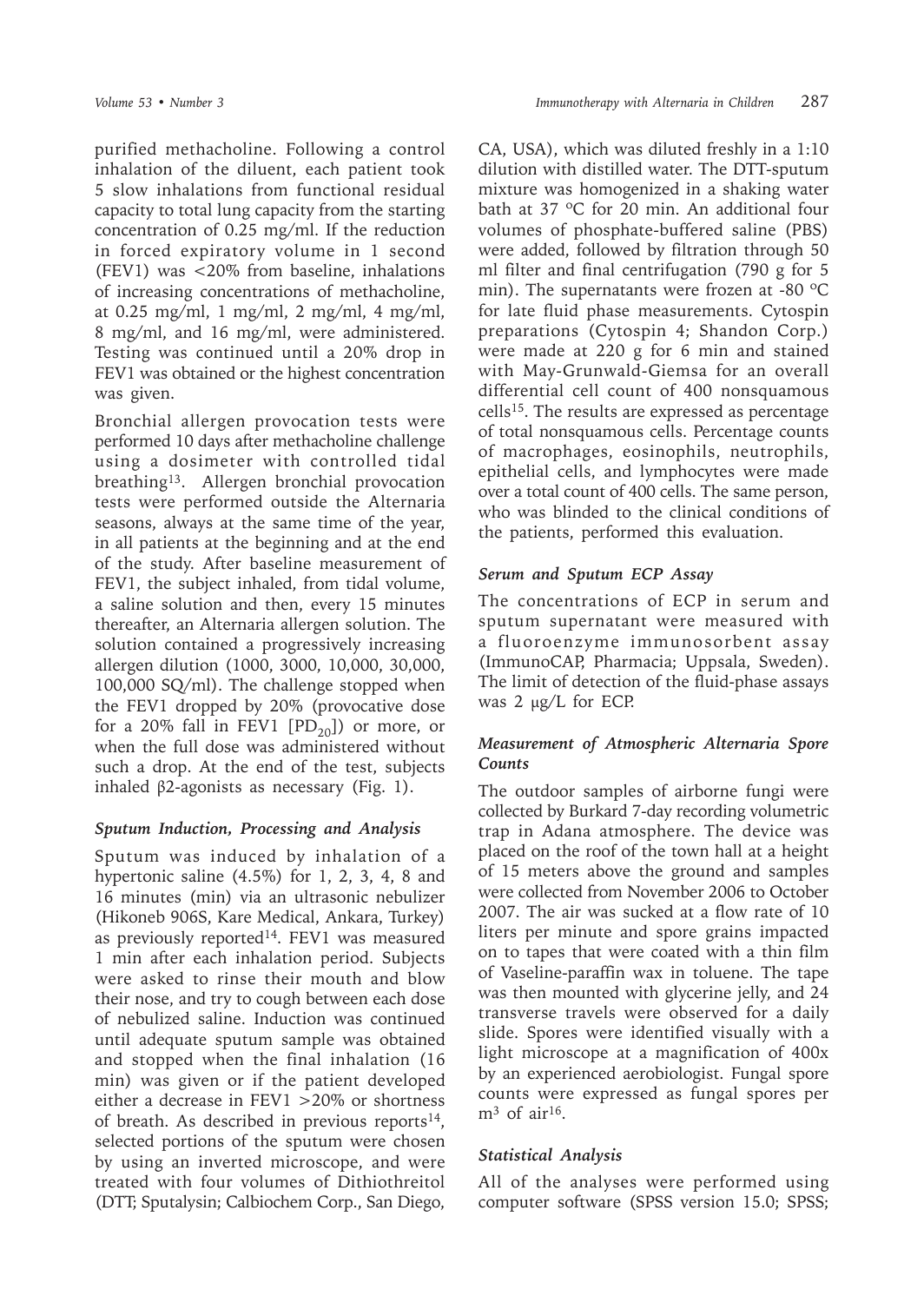Chicago, IL, USA). Data are presented as the median (interquartile range), with the minimum to maximum range. The Wilcoxon signed-rank test was used for intragroup comparison and Mann-Whitney U test was used for intergroup comparison. Correlations were evaluated with the Spearman correlation test. Pre/post bronchial challenge tests comparisons and correlations were performed after log transformation of log normally distributed values. Pearson correlation test was used to test the relation between outdoor Alternaria spore counts and symptom-medication scores. A P value of less than 0.05 was considered significant.

## **Results**

## *Alternaria-Specific IgE Levels*

There was no difference in baseline Alternariaspecific IgE levels between groups (p=0.09); however, a statistically significant reduction was observed in Group I relative to Group II after one year  $(p=0.0001)$  (Table I).

## *Symptom and Medication Scores, VAS and AQLQ*

When the groups were compared in terms of VAS, AMS and AQLQ, a statistically significant difference was found in the beginning of the study ( $p=0.02$ ,  $p=0.03$  and  $p=0.01$ , respectively). VAS was improved in both groups after one year. However, improvement in this parameter was more prominent in the SIT group. AMS, ASS and AQLQ did not change in either group at the end of the first year. When groups were compared for rates of within-group variations with respect to AMS, ASS and AQLQ between T0 and T1, a statistically meaningful difference was observed in Group I (Table I).

## **PFTs and Daily PEF Variability**

There were no statistically significant differences in terms of PFTs and daily PEF variability between the groups at the end of the first year (p>0.05) (Table I).

## *Provocation Tests*

In Group I, the mean  $PC_{20}$  value for methacholine bronchial provocation test (MBPT) was 0.82

 $\pm$  0.94 (mg/ml) at baseline and 4.39  $\pm$  3.36 (mg/ml) after one year (p=0.002), while  $PC_{20}$ values for MBPT did not change in Group II (Table I, Fig. 2). After the first year of treatment, a significant increase in the  $PD_{20}$ for Alternaria was found in Group I, and a 4-fold higher concentration was tolerated (p=0.008) (Table I, Fig. 2). However, there were no changes with respect to  $PD_{20}$  values in Alternaria-specific bronchial provocation tests in Group II (p>0.05). Similarly, no statistically significant difference was observed in the beginning of the study between the two groups in terms of MBPT PD $_{20}$ , allergen bronchial provocation test  $PD_{20}$ , FEV1, PEF, and PEF variability  $(p=0.1, p=0.3, p=0.4,$  $p=0.3$ , and  $p=0.2$ , respectively).

#### *Changes in Eosinophil Counts and ECP levels*

Although changes in blood eosinophil count following allergen provocation decreased after one year in the SIT group, this decline was not statistically significant (p=0.066). However, a rise in sputum eosinophil count following



**Fig. 2.** Changes in the allergen bronchial provocation test and methacholine provocation test results.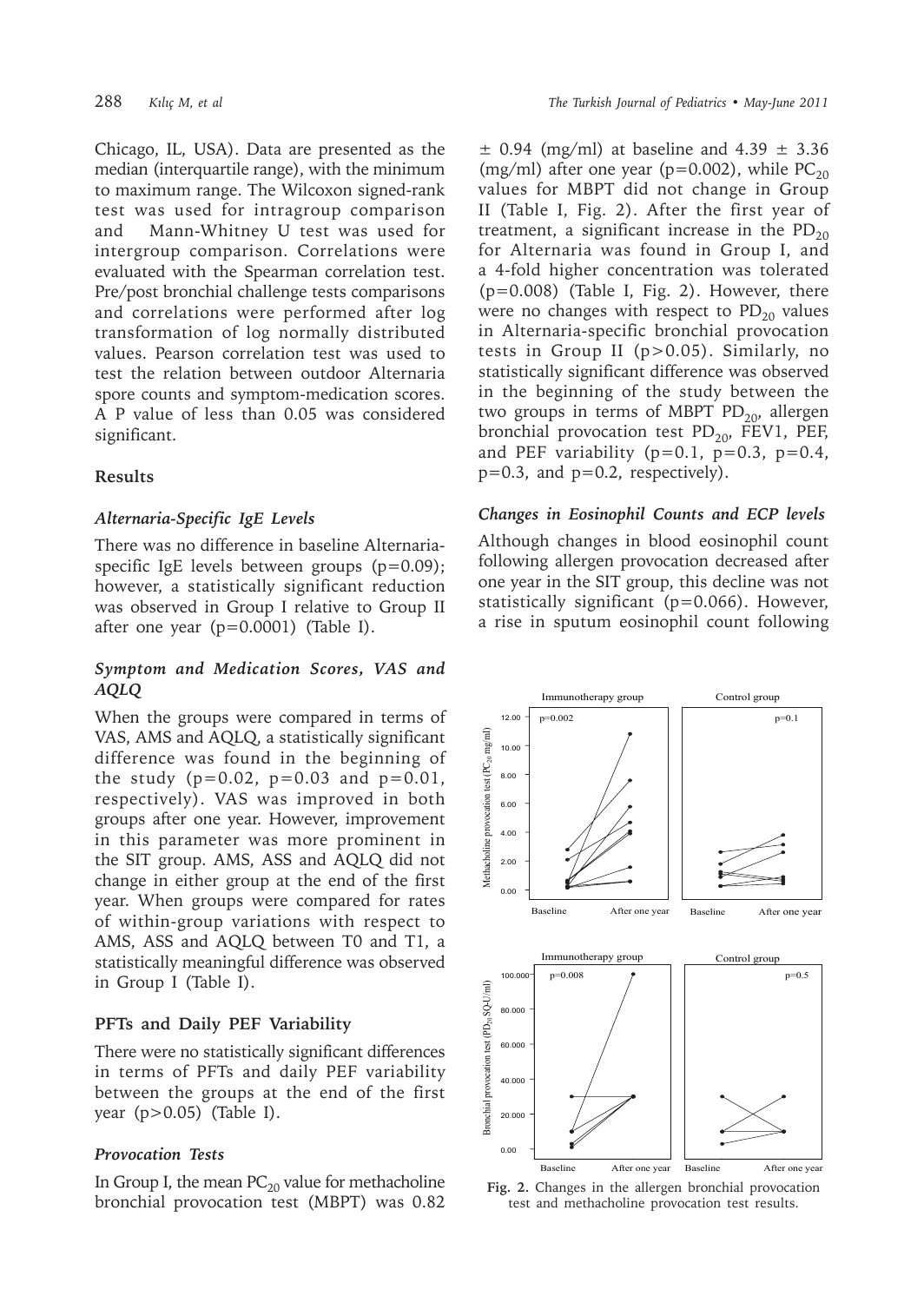|                                                                                                                                                |                                                                              | Table I. The Effect of Alternaria Immunotherapy on the Investigated and Laboratory Parameters |                                           |                                                     |                                                                                                                                                                               |                                       |                                                                                     |
|------------------------------------------------------------------------------------------------------------------------------------------------|------------------------------------------------------------------------------|-----------------------------------------------------------------------------------------------|-------------------------------------------|-----------------------------------------------------|-------------------------------------------------------------------------------------------------------------------------------------------------------------------------------|---------------------------------------|-------------------------------------------------------------------------------------|
|                                                                                                                                                | Immunotherapy group (n=9)<br>median (interquartile range)<br>FQ<br>(xam-max) | ᄇ                                                                                             | (within Group I)<br>P value<br>$10$ $\!1$ | median (interquartile range)<br>$\Xi$<br>(xnin-max) | Control group $(n=7)$                                                                                                                                                         | (Within Group II)<br>P value<br>LL-01 | (between groups)<br>7<br>value                                                      |
| Visual analog scale                                                                                                                            | $(1.5-4.5)$<br>2.5(2)                                                        | 7.5 (1.5)<br>$(5-9)$                                                                          | 0.002                                     | 4.5 $(1.5)$<br>$(2.5-6)$                            | 6(2)<br>$(4-9)$                                                                                                                                                               | 0.05                                  | 0.03<br>0.02<br>$\begin{pmatrix} 1 & 1 \end{pmatrix}$<br>(L)                        |
| asthma<br>Quality of life score for                                                                                                            | $(2.73 - 5.21)$<br>3.8 (1.3)                                                 | 6.52 $(0.57)$<br>$(5.78 - 7)$                                                                 | 0.002                                     | 4.91 (1.13)<br>$(3.91 - 5.82)$                      | 5.86 (2)<br>$(4.21 - 7)$                                                                                                                                                      | 0.01                                  | $0.01$<br>0.09<br><b>CED</b>                                                        |
| score<br>Asthma medication                                                                                                                     | 2.51 (1.83)<br>$(1.51 - 4.61)$                                               | $(1-3.43)$<br>2(1.5)                                                                          | 0.01                                      | 1.38 (1.32)<br>$(0.48-3.64)$                        | 1.35 $(1.10)$<br>(1.22-3.13)                                                                                                                                                  | 0.4                                   |                                                                                     |
| Asthma symptom score                                                                                                                           | 2 (1.38)<br>$(1 - 3.8)$                                                      | 0.54(0.45)<br>$(0.12 - 1.26)$                                                                 | 800.0                                     | $(0.74 - 2.41)$<br>1.45(0.39)                       | $0.76$ (0.63)<br>(0.5-1.46)                                                                                                                                                   | 0.02                                  |                                                                                     |
| FEV <sub>1</sub> $(\%)$                                                                                                                        | 73(9.5)<br>$(08-09)$                                                         | 96(19.5)<br>$(611-8)$                                                                         | 800.0                                     | $(65-97)$<br>75 (8)                                 | $(80 - 117)$<br>85 (15)                                                                                                                                                       | $0.02$                                | 0.03 (TO)<br>0.2 (TI)<br>0.2 (TI)<br>0.08 (TI)<br>0.04 (TI)<br>0.4 (TI)<br>0.4 (TI) |
| FVC $(\%)$                                                                                                                                     | $(53 - 77)$<br>68(8)                                                         | $(29 - 100)$<br>(L) 68                                                                        | 800.0                                     | $74 (7)$<br>(63-80)                                 | $(10-94)$<br>(b) 68                                                                                                                                                           | 0.01                                  | $\begin{pmatrix} 1 & 0 \\ 0 & 1 \end{pmatrix}$                                      |
| PEF (%)                                                                                                                                        | 76 (14)<br>$(16-1)$                                                          | 96 (13.5)<br>$(81 - 102)$                                                                     | 0.007                                     | $74 (17)$<br>(57-93)                                | $101(13)$<br>(73-106)                                                                                                                                                         | 0.02                                  | $\begin{array}{c} 0.3 \\ 0.2 \end{array}$                                           |
| PEF variability (%)                                                                                                                            | $(7.24 - 25.01)$<br>12.6 $(7)$                                               | 4.03 (5.01)<br>(3.36-9.75)                                                                    | 800.0                                     | $(7.98 - 15.65)$<br>11.5 (5.35)                     |                                                                                                                                                                               | 0.01                                  | $\begin{array}{c} 0.2 \\ 0.09 \end{array}$                                          |
| MBPT ${\rm PD}_{20}$<br>$(\mathrm{mg/m})$                                                                                                      | $0.49$ (1.17)<br>$(0.13 - 2.78)$                                             | 4.07 (5.59)<br>$(0.57 - 10.8)$                                                                | 0.002                                     | $(0.25 - 2.62)$<br>1.10(1.52)                       | $\begin{array}{l} 8.13\ \, (5.28\text{--}1.34)\\ (5.28\text{--}1.34)\\ (0.43\text{--}3.80)\\ (0.43\text{--}3.80)\\ (0.43\text{--}3.80)\\ (10,000\text{--}30,000) \end{array}$ | $\overline{C}$                        | $\begin{array}{c} 0.1 \\ 0.03 \end{array}$<br>$\sum_{i=1}^{n}$                      |
| test PD <sub>20</sub> (SQ-U/ml)<br>Bronchial provocation                                                                                       | $(1000-30,000)$<br>(0002) 00001                                              | $(30,000 - 100,000)$<br>30000 (0)                                                             | 800.0                                     | 10000 (13500)<br>$(3000 - 30, 000)$                 |                                                                                                                                                                               | 0.5                                   | $0.3$ (TO)<br>0.006 (T1)                                                            |
| Alternaria-specific IgE<br>$(\text{Im}/\text{Im})$                                                                                             | 26.4 (21.8)<br>$(7.81 - 52.1)$                                               | 8.17 $(14.2)$<br>$(2.63 - 22.8)$                                                              | 0.004                                     | $(19.3 - 54.7)$<br>35.3 (19)                        | 46.8 $(28.4)$<br>(17-92.6)                                                                                                                                                    | <b>0.05</b>                           | 0.0001 (T]<br>0.09                                                                  |
| ml)<br>Total IgE levels (IU/                                                                                                                   | 185 (251.3)<br>$(64.9 - 1937)$                                               | 130.3 (144.6)<br>$(19.8 - 325)$                                                               | 0.05                                      | 125 (159)<br>$(65 - 628)$                           | $190.1$ (191.2)<br>(93.6-428)                                                                                                                                                 | 0.3                                   | 0.06 (T1<br>$0.4$ (TO)                                                              |
| FEV, Forced expiratory volume in 1 second. FVC: Forced viral capacity, PEF: Peak expiratory flow. MBPT: MeUnderlogine broncol provocation test |                                                                              |                                                                                               |                                           |                                                     |                                                                                                                                                                               |                                       |                                                                                     |
|                                                                                                                                                |                                                                              |                                                                                               |                                           |                                                     |                                                                                                                                                                               |                                       |                                                                                     |

**FEV1:** Forced expiratory volume in 1 second. cyptratory volum  $\mathbf{r}$   $\mathbf{m}$ Į Ĕ **FVC:** Forced vital capacity. è v 1t d.1 Peperty: **IPI:** I can Peak expiratory flow. CAPITATOR HOW, INDE L. **IVICLIIC** ilite bioticiliai provocation test

T0: The results of clinical and laboratory parameters at the beginning of the study The results of clinical and laboratory parameters at the beginning of the study T1: The results of clinical and laboratory parameters after 12 months of study The results of clinical and laboratory parameters after 12 months of study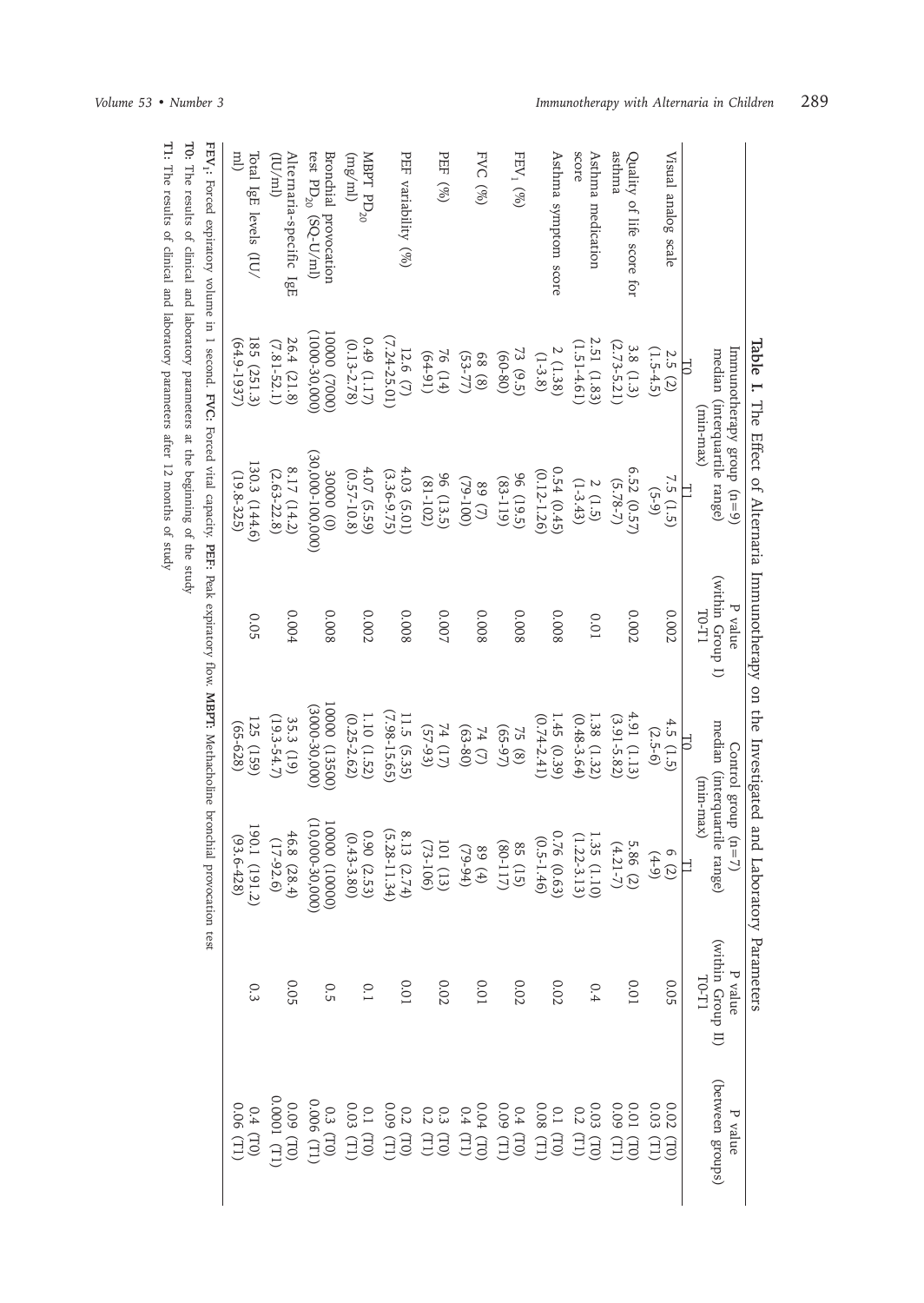allergen provocation decreased significantly (p=0.011). We did not demonstrate any differences regarding these parameters in Group II (p=0.932, p=0.866; respectively). Serum ECP levels before allergen provocation did not change in Group I ( $p=0.767$ ), while it increased in Group II ( $p=0.043$ ) at the end of the first year. However, serum ECP levels after allergen provocation were found to be higher in both groups  $(p=0.011, p=0.043)$ . There was no statistically significant change in sputum ECP levels in Group I before and after allergen challenge ( $p=0.138$ ,  $p=1.000$ ), whereas sputum ECP levels were found to be elevated after allergen challenge in Group II (p=0.028) (Table II).

# *Atmospheric Spore Count and Symptom Scores*

The outdoor Alternaria spore concentrations were significantly correlated with the monthly ASS in Group I ( $r = -0.565$ ,  $p=0.05$ ), while they were not significantly correlated in Group II ( $r = -0.377$ ,  $p=0.2$ ). However, the outdoor Alternaria spore concentrations and the mean monthly AMS were not significantly correlated in either group (Group I,  $r = -0.384$ ,  $p=0.2$ ; Group II,  $r = -0.305$ ,  $p=0.3$ ). The main peak for Alternaria spore was detected between May and August, and ASS were observed to be lower in Group I compared to Group II during this period, which corresponded to 9-11 months of immunotherapy. However, a statistically significant difference between groups was only observed for ASS in August (p<0.05) (Fig. 3).

## **Discussion**

In contrast to other allergens, relatively few studies have investigated the role and efficacy of specific IgE-mediated immunotherapy with fungal extracts in subjects with respiratory allergies. The reason for this is probably related to the current inadequate standardization of skin tests for fungal antigens and to the different antigenic potential of fungal species. The efficacy of SIT has been demonstrated in controlled studies using extracts of Alternaria and Cladosporium. These studies indicated that SIT with fungal extracts can be used in well-selected monosensitized patients with compliant anamneses and provocation

test results2-5. Similar to these studies, we have demonstrated that subcutaneous immunotherapy with Alternaria affected clinical and laboratory parameters in asthmatic children at the end of the first year.

The VAS is a reliable test that allows evaluation of the improvement in health status and quality of life of the patient and demonstrates a positive correlation between clinical improvement and laboratory parameters<sup>2</sup>. Pajno et al. <sup>17</sup> reported that improvement in VAS became apparent following 16 months of SIT. Consistent with these reports in our study, VAS improved in the SIT group at the end of the first year of the study.

In patients with asthma and/or rhinitis in Alternaria SIT groups, improvement in symptoms and medication scores has been observed previously at the end of the first year, with substantial improvement detected after three years of immunotherapy $2,3$ . In our study, no statistically significant differences were detected in ASS and AMS between groups after one year. On the other hand, ASS and AMS were found to be lower in the SIT group during the Alternaria season, which suggests that immunotherapy was effective. When the groups were compared in terms of VAS, AMS and AQLQ, a statistically significant difference was found in the beginning of the study. Evaluation of these parameters is highly dependent on the patient's compliance. We think the individual differences and small number of the patients were effective on the emergence of these differences in the beginning of the study. However, no difference was found in the beginning of the study in respiratory parameters such as FEV1, PEF and PEF



**Fig 3.** The relationship between Alternaria spore concentrations in the atmosphere with asthma symptom scores in both groups.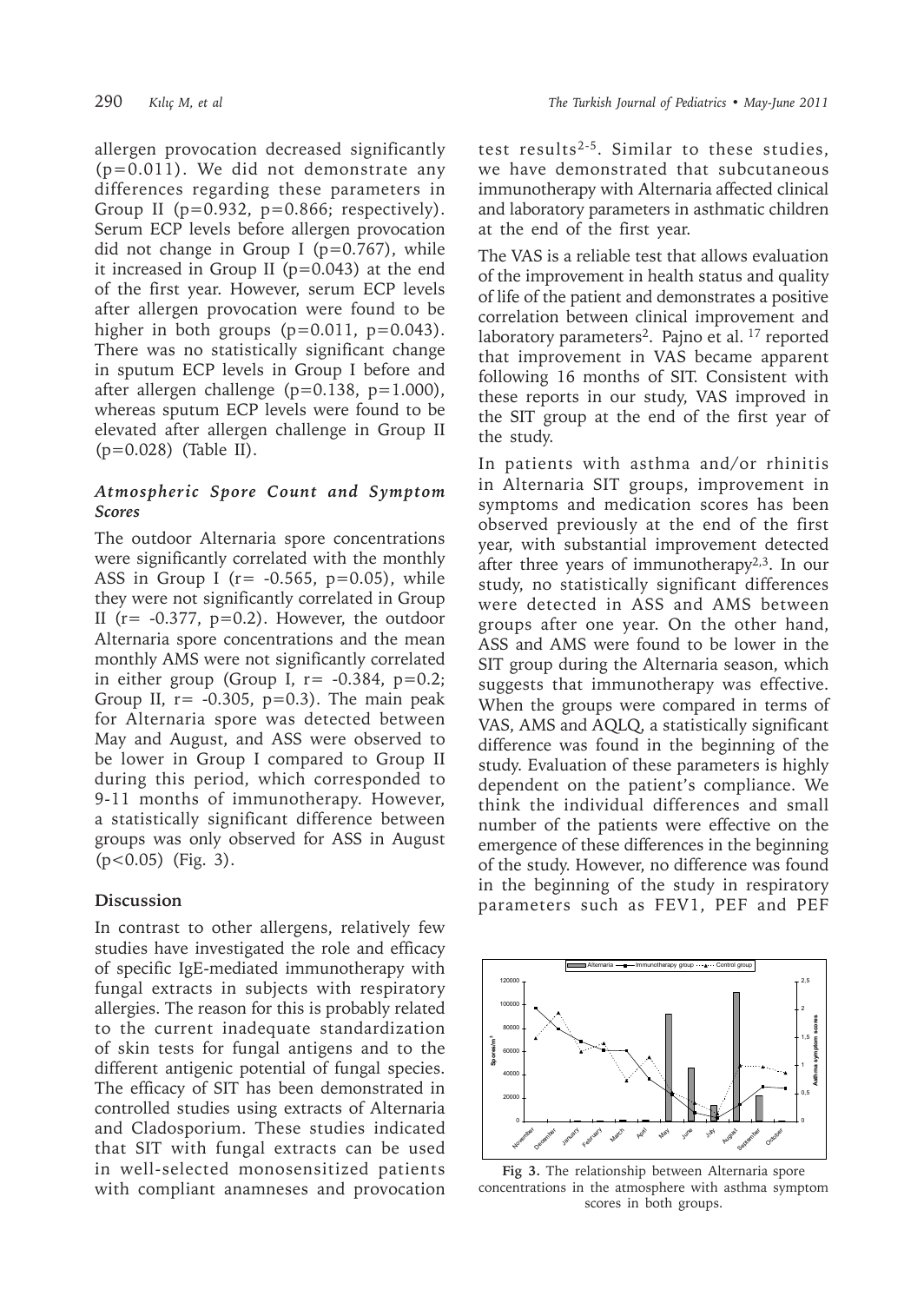|                                                             |                              | Table II. Pre- and Post-Challenge Results of Laboratory Parameters of All Subjects |                                |                                 |                                                                 |                               |                              |                                                                         | During the Study Phases         |                                                                   |                                                   |
|-------------------------------------------------------------|------------------------------|------------------------------------------------------------------------------------|--------------------------------|---------------------------------|-----------------------------------------------------------------|-------------------------------|------------------------------|-------------------------------------------------------------------------|---------------------------------|-------------------------------------------------------------------|---------------------------------------------------|
|                                                             | <b>BPO</b>                   | Immunotherapy group (n=9)<br>median (interquartile range)<br>APO<br>(xnin-max)     | BP1                            | API                             | $\left(\text{within}\right)$<br>P value<br>$($ dno. $13$        | <b>BPO</b>                    | APO                          | median (interquartile range)<br>Control group (n=7)<br>(min-max)<br>BP1 | API                             | (within<br>dno <sub>1</sub> 8<br>P value                          | (between<br>(sdno18)<br>P value                   |
| eosinophils<br><b>Blood</b><br>$\left( \mathrm{mm} \right)$ | 510 (347.5)<br>$(205 - 893)$ | 640 (867.5)<br>$(410-2100)$                                                        | $(0+8-051)$<br>440 (445)       | $(280 - 1350)$<br>620(460)      | $*_{P=0.002}$<br>***P=0.155<br>990'0=d****<br>$+0.0004$         | $(081) 0+1$<br>$(008 - 001)$  | $(440 - 1620)$<br>920 (620)  | 550 (480)<br>$(170 - 760)$                                              | $(330 - 1850)$<br>700 (850)     | ****P=0.932<br>$**P=0.735$<br>$*$ = 0.008<br>$10 = 0.008$         | 0.4 (BPI), 0.3(API)<br>0.3 (BPO), 0.3(APO)        |
| Serum ECP<br>levels $(mcg/L)$                               | $(3.7 - 42.3)$<br>15.8(14.2) | 22.9 (23)<br>$(5.4 - 36)$                                                          | $(11.4 - 72.8)$<br>18.4 (19.1) | 40.3 (52.1)<br>$(8.9 - 96.5)$   | $* * F = 0.767$<br>$A^*P = 0.02$<br>$+5=0.4$<br>$1100 - d$ **** | 17.7 (18.4)<br>$(4.9 - 49.6)$ | 26.3 (43.6)<br>$(6.3 - 68)$  | 33.4 (47.2)<br>$(4.9 - 70.9)$                                           | 55.9 (46.2)<br>$(14.4 - 76.3)$  | ***P=0.043<br>$H_{\ast\ast} = 0.05$<br>****P=0.043<br>$40 - 0.07$ | 0.1(BP1), 0.4(BP1<br>0.4 (BPO), 0.2(APO)          |
| Sputum ECP<br>levels $(mcg/L)$                              | $(6 - 79.5)$<br>0(36)        | $(0 - 684)$<br>(481.6)<br>235.2                                                    | 0(133.2)<br>$(0-445.2)$        | $(0 - 2400)$<br>(532.8)<br>36.8 | $001 = d***$<br>***P=0.138<br>$A^*P = 0.044$<br>$-9 - 0.008$    | $(0-240)$<br>(101.4)<br>23.4  | 114(222)<br>$(0-438)$        | $(0 - 1035)$<br>(847.5)<br>339.6                                        | 995.4 (1192.5)<br>$(65 - 1354)$ | $***P=0.068$<br>****P=0.028<br>$^{*}P = 0.03$<br>$* * D = 0.01$   | 0.2 (BP0), 0.2 (AP0)<br>0.1 (BPI),<br>0.03 ( API) |
| counts $(90)$<br>gputum<br>eosinophil                       | 7.8 (8.65)<br>$(2 - 17.7)$   | 17.9 (10.07)<br>$(5.2 - 35)$                                                       | $(1.9 - 12.7)$<br>4.9(6)       | $(5.8 - 15.3)$<br>10.3 (6.6)    | $*$ = 0.006<br>$1100 - d***$<br>***P=0.139<br>$+00.0044$        | 8.1 $(7.1)$<br>$(2.4 - 12.2)$ | $(6.9 - 50.2)$<br>10.3 (8.7) | $(4.2 - 12.4)$<br>9.75(6)                                               | 17.7 (4.5)<br>$(2.2 - 21.7)$    | ***P=0.127<br>$60.01*$<br>$+90.014*$<br>****P=0.866               | 0.4 (BP0) 0.1 (AP0)<br>0.01(API)<br>0.1(BPI),     |
| ECP: Eosinophilic cationic protein.<br>*= BPO vs APO        |                              |                                                                                    |                                |                                 |                                                                 |                               |                              |                                                                         |                                 |                                                                   |                                                   |
| $*$ = BP1 vs AP1                                            |                              |                                                                                    |                                |                                 |                                                                 |                               |                              |                                                                         |                                 |                                                                   |                                                   |
| ***: BPO vs BP1                                             |                              |                                                                                    |                                |                                 |                                                                 |                               |                              |                                                                         |                                 |                                                                   |                                                   |

\*\*\*: APO vs AP1 AP0 vs AP1

Difference in changes after allergen provocation at the end of the first year. Difference in changes after allergen provocation at the end of the first year.

BP0: The results before the start of allergen bronchial provocation test at the beginning of the study. The results before the start of allergen bronchial provocation test at the beginning of the study.

AP0: The results 17 h after the start of allergen bronchial provocation test at the beginning of the study, The results 17 h after the start of allergen bronchial provocation test at the beginning of the study.

**BP1:** The results before the start of allergen bronchial provocation test after 12 months of study. The results before the start of allergen bronchial provocation test after 12 months of study.

AP1: The results 17 h after the start of allergen bronchial provocation test after 12 months of study, The results 17 h after the start of allergen bronchial provocation test after 12 months of study.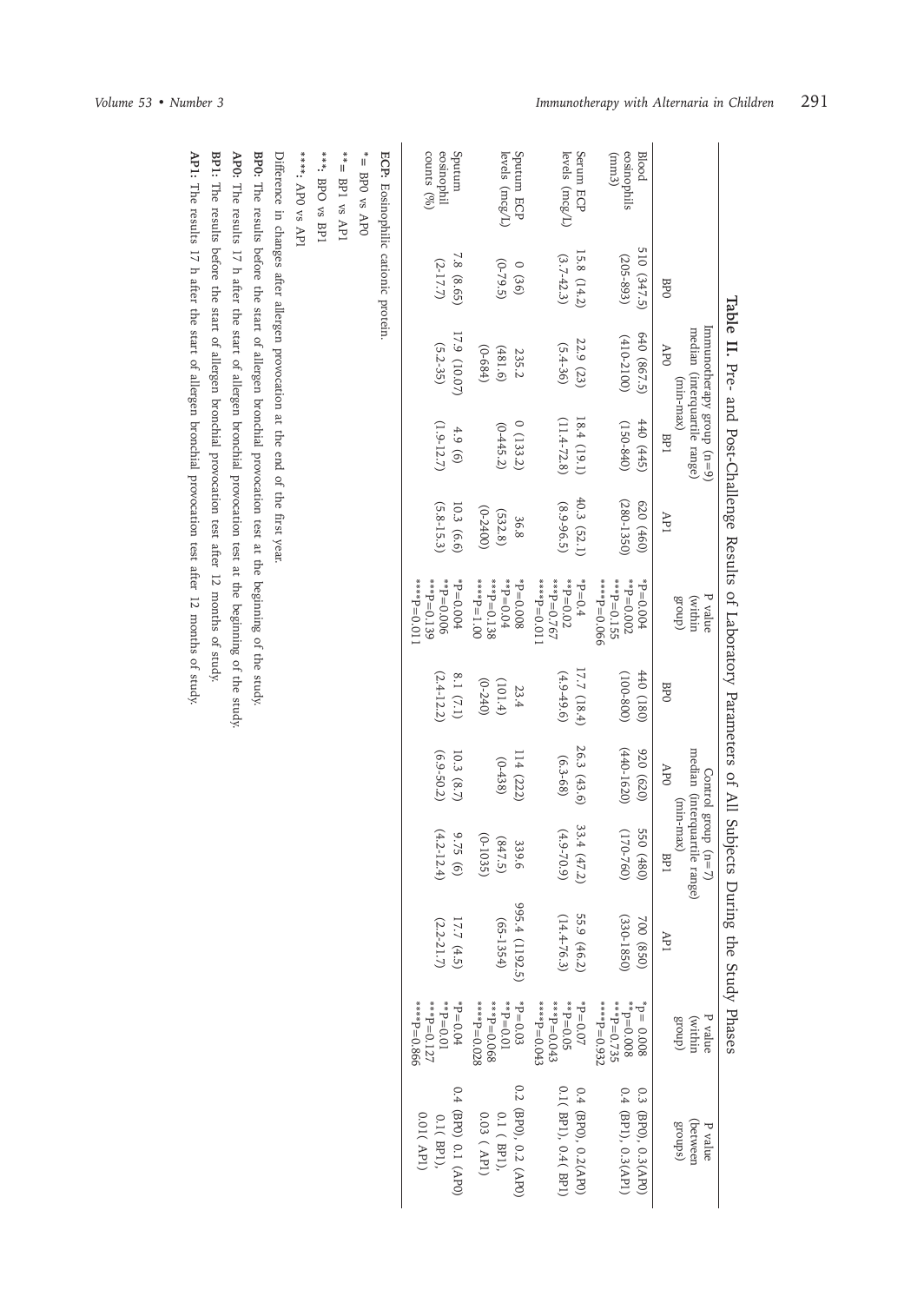variability, indicating severity of the disease and airway obstruction, and bronchial provocation tests, showing direct organ response. Evaluation of ASS and AMS in patients with asthma and rhinitis is considered to be important for clinical parameters in the follow-up of these types of diseases2. When our study population was evaluated regarding monthly AMS, ASS and concentration of Alternaria spores in the atmosphere, ASS demonstrated a statistically significant correlation in Group I, while it did not show any correlation in Group II. ASS were observed to be lower in Group I compared to Group II during this period, which corresponded to 9-11 months of SIT.

This study demonstrated that SIT with Alternaria extracts appeared to improve indices of allergic inflammation determined by BHR and eosinophil counts in sputum. SIT is known to reduce both immediate as well as late-phase allergen-induced symptoms, by acting both on humoral as well as on cellular immune mechanisms involved in allergic inflammation. In a number of studies, SIT was shown to inhibit both the recruitment and activation in mucosa of proinflammatory cells involved in the allergic reaction. Successful SIT has been associated with a decrease in the recruitment of mast cells, basophils and eosinophils in the skin, nose, eye, and bronchial mucosa, following provocation or natural exposure to allergens18,19.

In patients who received Alternaria SIT, a decrease in specific and non-specific bronchial reactivities was detected<sup>20</sup>. In our study, while no statistically significant difference between groups in response to Alternaria and MBPTs was detected at the beginning, a significant increase in test concentrations in Group I was seen after one year, which was interpreted as an indication of suppression of allergic inflammation under the influence of immunotherapy. We did not observe these effects in Group II. Eosinophilia and ECP have been considered to have an important role in the pathogenesis of allergic diseases. Serum levels of ECP have thus been considered useful to monitor airway inflammation in asthma as it correlates with sputum eosinophil counts. SIT has been shown to decrease serum  $ECP<sup>21</sup>$ . In our study, consistent with other studies $22$ statistically significant decreases in eosinophil

counts and sputum ECP after allergen challenge in Group I relative to Group II at the end of the first year were considered to be associated with a delayed phase inflammatory response subsequent to encounter with allergen, as a result of immunotherapy. Serum ECP level was shown to decrease after two years but not after one year of mite SIT in Chinese perennial allergic rhinitis<sup>23</sup>. However, the rise in serum ECP after allergen challenge was significantly attenuated after just one year of SIT in asthmatic patients with Alternaria allergy.

With respect to allergen-specific antibody responses, SIT often induces an initial increase in specific IgE levels and subsequent downregulation in the following months. Moreover, successful SIT protocols resulting in clinical improvement of patients often elicit allergen- specific IgG responses (mostly IgG1 and IgG4), and in a few reported cases, IgA responses24. However, in some immunotherapeutic studies performed with fungal extracts, a statistically significant decrease in specific IgE levels was observed at the end of the first year5,25. Similarly, our results also demonstrate that specific IgE levels at the end of one year in the SIT group decreased when compared with Group II. This has been interpreted as showing that the concentrations of fungal extracts used have been adjusted properly to prevent the induction of sensitization.

Despite reports indicating that SIT does not substantially influence PFTs7, some studies have reported improvements in response to SIT at the end of a one-year therapy, at a rate of 16% in FEV1, and 4.5% in other PFTs and PEF meter measurements<sup>17,26</sup>. In our study, no statistically significant differences were detected with respect to PFTs between groups after one year. However, in the SIT group, despite lower baseline FVC and FEV1 values relative to Group II, these parameters reached higher levels in the SIT group than in Group II at the end of the first year. In addition, both groups showed a small but not statistically significant difference in daily PEF variability, which could be explained by improved compliance associated with study participation. Therefore, one year of treatment, as in our case, is probably not sufficient to demonstrate a difference. A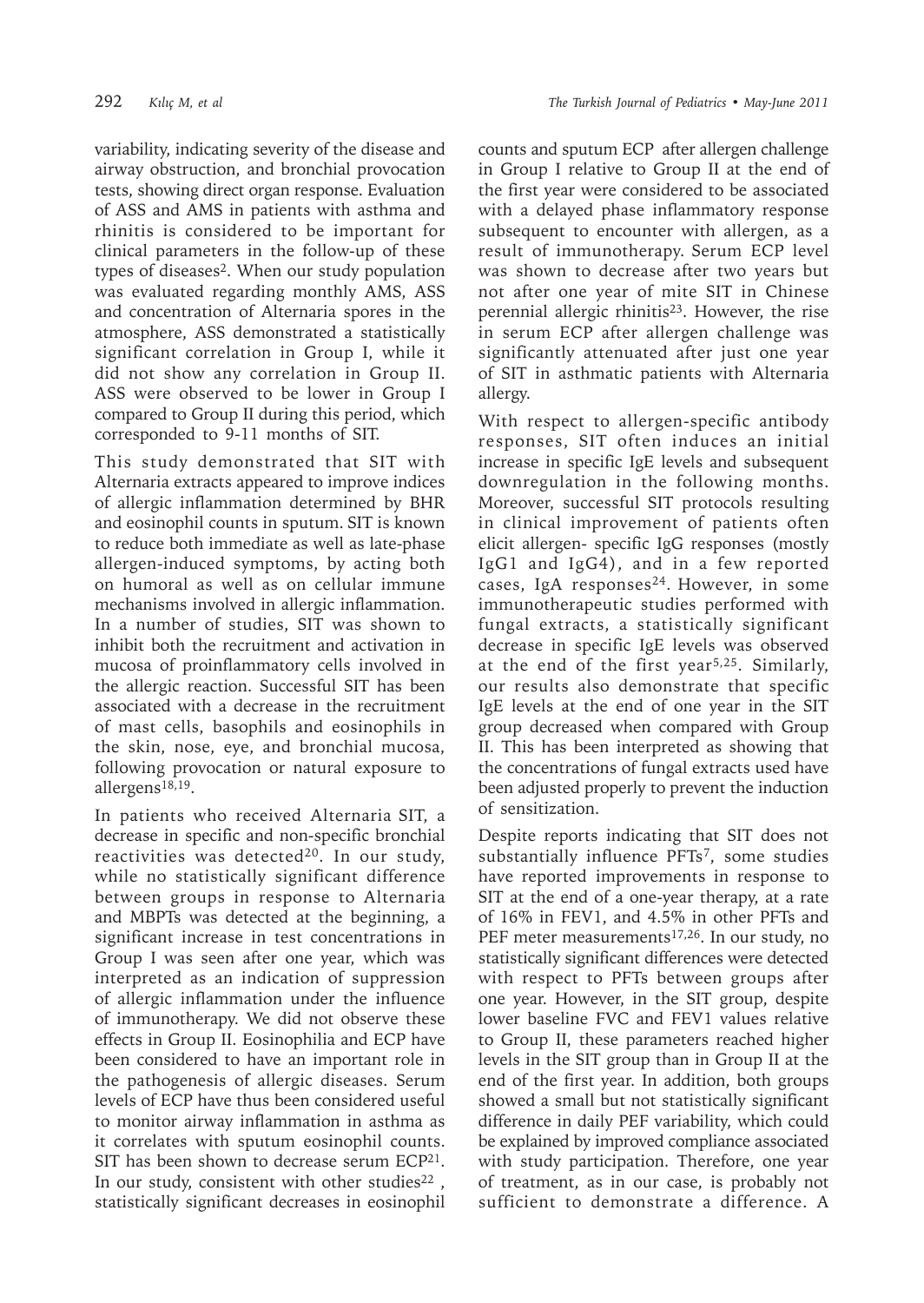decrease in specific and non-specific bronchial reactivities has been detected in patients who received Alternaria SIT20. We did not find any statistically significant difference between groups in response to Alternaria and MBPTs at the beginning, while there was a significant increase in test concentrations in Group I after one year.

In our study, since an inclusion criterion was the presence of an isolated hypersensitivity to Alternaria*,* and also since eight patients discontinued the therapy within the first year of the study, only a small number of cases completed the present study. This limited number of patients might have affected the power of the statistical tests that were performed. In addition, the smaller number of patients and evaluation of SIT within a relatively short time period of one year might suggest unfavorable or very feeble effects for SIT. Although we observed significant improvement in immunological parameters in the immunotherapy group, there was no statistically significant difference between the two groups with respect to clinical parameters. Some authors have pointed out that the clinical documentation of the efficacy of SIT is affected by the duration of the treatment, by the amount of allergen administered, and by the criteria for patient selection<sup>27</sup>.

In conclusion, significant responses were obtained in immunological parameters and end-organ response such as bronchial challenge tests, Alternaria-specific IgE levels and sputum eosinophil count and ECP levels even at the end of the first year of this five-year study. In addition, some clinical parameters including VAS improved in the SIT group. Evaluation of the effects of all parameters on SIT at the end of the five years will be more enlightening. In light of all these findings, we suggest that long-term studies should be made for the clinical documentation of the efficacy of SIT with Alternaria in allergic children.

#### **REFERENCES**

- 1. Corsico R, Cinti B, Feliziani V, et al. Prevalence of sensitization to Alternaria in allergic patients in Italy. Ann Allergy Asthma Immunol 1998; 80: 71-76.
- 2. Horst M, Hejjaoui A, Horst V, Michel FB, Bousquet J. Double-blind, placebo-controlled rush immunotherapy with standardized Alternaria extract. J Allergy Clin Immunol 1990; 85: 460-472.
- 3. Helbling A, Reimers A. Immunotherapy in fungal allergy. Curr Allergy Asthma Rep 2003; 3: 447-453.
- 4. Tabar AI, Lizaso MT, Garcia BE. Double-blind, placebocontrolled study of Alternaria alternata immunotherapy: clinical efficacy and safety. Pediatr Allergy Immunol 2008; 19: 67-75.
- 5. Lizaso MT, Tabar AI, García BE, et al. Double-blind, placebo-controlled Alternaria alternata immunotherapy: in vivo and in vitro parameters. Pediatr Allergy Immunol 2008; 19: 76-81.
- 6. Akdis M, Akdis CA. Mechanisms of allergen-specific immunotherapy. J Allergy Clin Immunol 2007; 119: 780-791.
- 7. Wahn U. Immunotherapy in children. Curr Opin Allergy Clin Immunol 2002; 2: 557-560.
- 8. Bateman ED, Hurd SS, Barnes PJ, et al. Global strategy for asthma management and prevention: GINA executive summary. Eur Respir J 2008; 31: 143-178.
- 9. Bahçeciler NN, Işık U, Barlan BI, Başaran MM. Efficacy of sublingual immunotherapy in children with asthma and rhinitis. Pediatr Pulmonol 2001; 32: 49-55.
- 10. Juniper EF, Guyatt GH, Ferrie PJ, Griffith LE, Towsend M. Measuring quality of life in children with asthma. Qual Life Res 1996; 5: 35-46.
- 11. Juniper EF, Howland WC, Roberts NB, Thompson AK, King DR, Math B. Measuring quality of life in children with rhinoconjunctivitis. J Allergy Clin Immunol 1998; 101: 163-170.
- 12. American Thoracic Society. Guidelines for methacholine and exercise challenge testing 1999. Am J Respir Crit Care Med 2000; 161: 309-320.
- 13. EAACI. Subcommittee on provocation tests with allergens. EAACI provocation tests with allergens. Allergy 1997; 52: 5-36.
- 14. Spanevello A, Confalonieri M, Sulotto F, et al. Induced sputum cellularity. Reference values and distribution in normal volunteers. Am J Respir Crit Care Med 2000; 162: 1172–1174.
- 15. Fahy JV, Liu J, Wong H, Boushey HA. Cellular and biochemical analysis of induced sputum from asthmatic and from healthy subjects. Am Rev Respir Dis 1993; 147: 1126–1131.
- 16. Hirst JM. Changes in atmospheric spore content; diurnal periodicity and effects of weather. Trans Br Mycol Soc 1953; 36: 375-393.
- 17. Pajno GB, Morabito L, Barberio G. Clinical and immunologic effects of long-term sublingual immunotherapy in asthmatic children sensitized to mites: a double-blind, placebo controlled study. Allergy 2000; 55: 842-849.
- 18. Alvarez MJ, Olaguibel JM, Garcia BE, Rodriquez A, Tabar AI, Urbiola E. Airway inflammation in asthma and perennial allergic rhinitis: relationship with nonspecific bronchial responsiveness and maximal airway narrowing. Allergy 2000; 55: 355–362.
- 19. Wang H, Lin X, Hao C, et al. A double-blind, placebocontrolled study of house dust mite immunotherapy in Chinese asthmatic patients. Allergy 2006; 61: 191- 197.